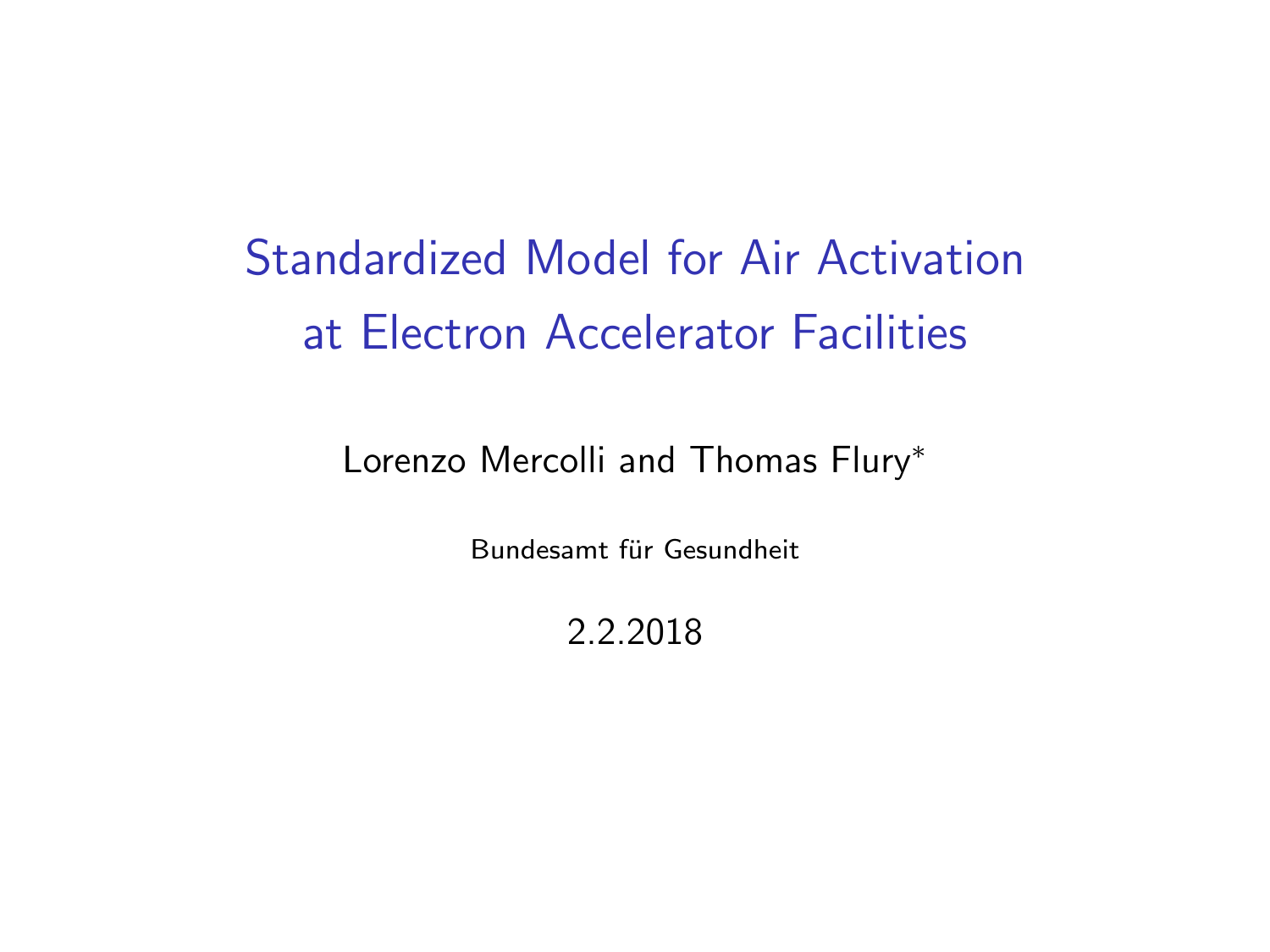

Eidgenössisches Departement des Innern EDI

Bundesamt für Gesundheit BAG Abteilung Strahlenschutz Sektion Forschungsanlagen und Nuklearmedizin

### Contamination of air

- In large scale accelerator facilities there are two problems with the activation of air: air inside the bunkers (access for personnel) and the
	- dispersion of radioactive nuclides through exhaust (public).
- For proton accelerators bunkers and exhausts are usually monitored since high air activation is expected.
- For electron accelerators monitoring might not be necessary.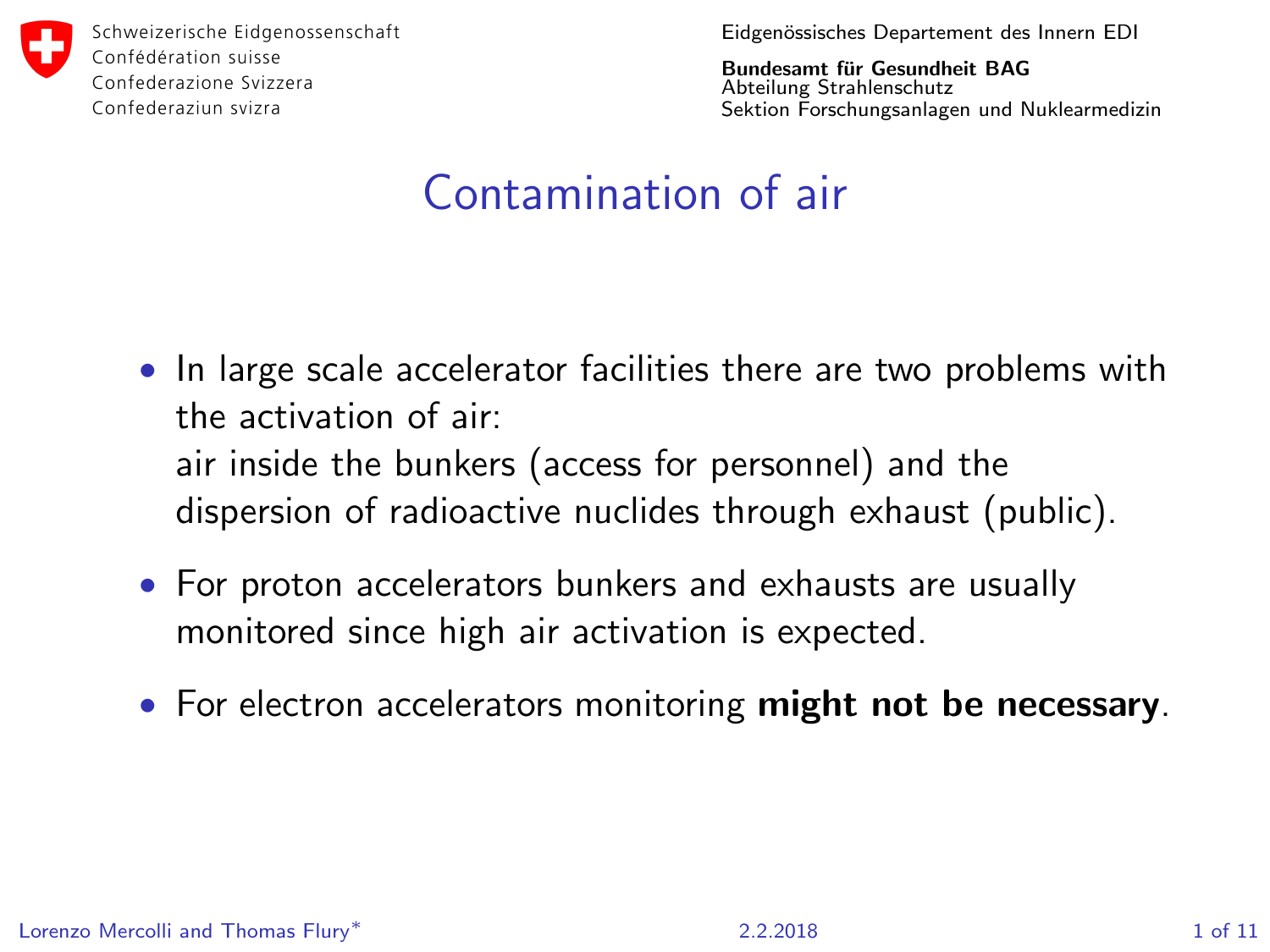

Eidgenössisches Departement des Innern EDI

Bundesamt für Gesundheit BAG Abteilung Strahlenschutz Sektion Forschungsanlagen und Nuklearmedizin

## Swiss regulations

- Amount of radioactive nuclides dispersed through exhausts are regulated through a limiting dose for the public living in the surroundings (like for nuclear power plants).
- Through atmospheric dispersion calculations (ENSI Richtlinie G14) this dose limit is converted into an activity limit for the exhaust.
- Intervention thresholds for the exhaust monitoring can thus be defined.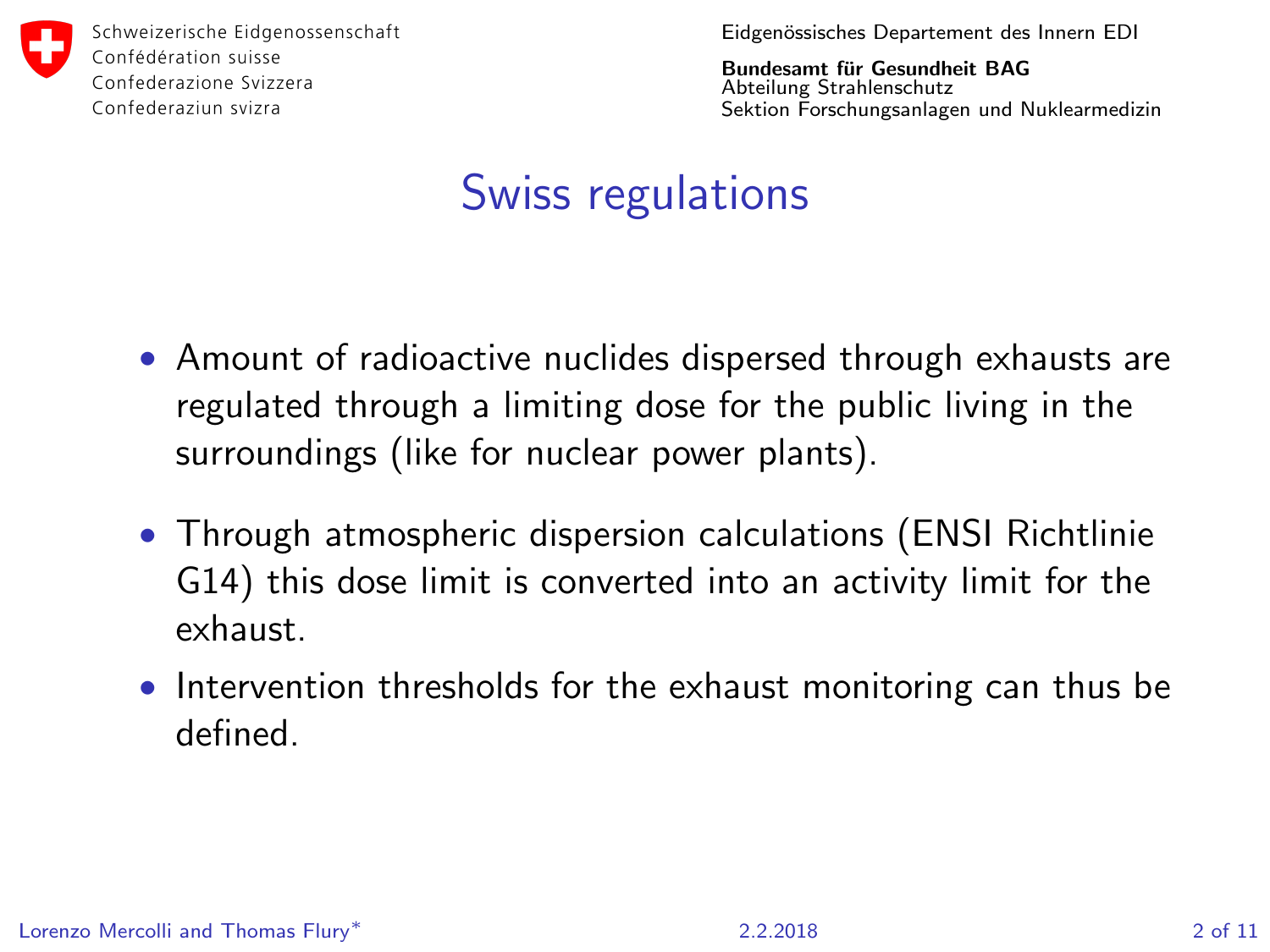

Eidgenössisches Departement des Innern EDI

Bundesamt für Gesundheit BAG Abteilung Strahlenschutz Sektion Forschungsanlagen und Nuklearmedizin

# Swiss regulations

• For air contaminations in working areas the StSV defines a reference value:

$$
CA = \frac{20 \,\mathrm{mSv}}{e_{inh} \cdot 2400 \, m^2/a}
$$
 Bq/m<sup>3</sup>

i.e. breathing air with 1 CA for 40 hour per week during 50 weeks gives 20 mSv.

- Controlled areas in large scale research facilites in Switzerland are defined through the reference values of surface and air contamination.
- Zone type 0 can have max. 0.05 CA.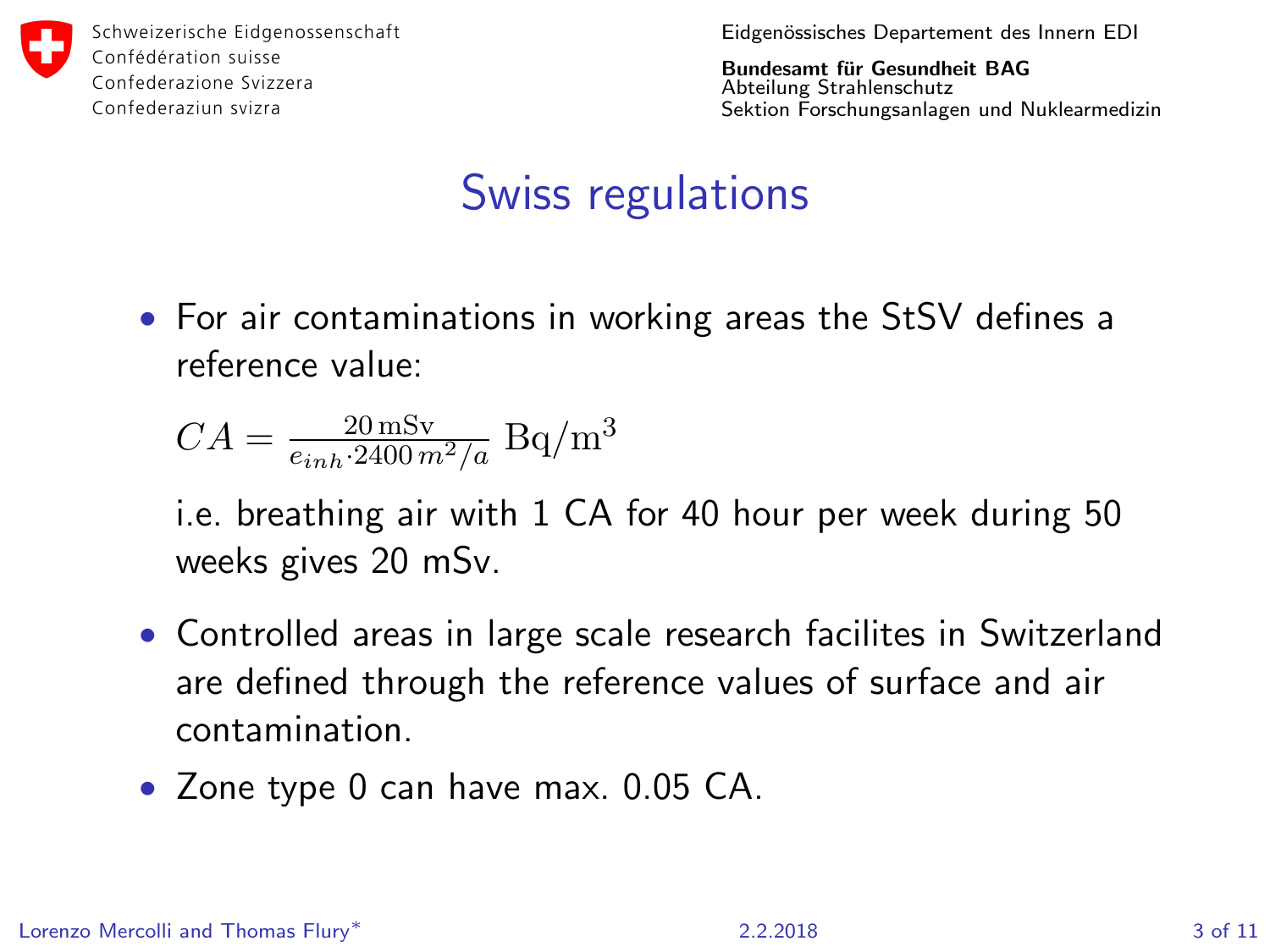

Eidgenössisches Departement des Innern EDI

Bundesamt für Gesundheit BAG Abteilung Strahlenschutz Sektion Forschungsanlagen und Nuklearmedizin

# Our project

- Is there a simple way to decide if air monitoring at electron accelerators is necessary at all? How can we decide if a zone type 0 is justified?
- Our project aims to provide a simple and easy to use tool/fitting formula for a rough estimate of the air activation expected at electron accelerators.
- Of course there are simplifications/assumptions.
- NCRP report No. 144 (Rad. prot. for part. acc.) provides a similar tool for such estimates.
- In complex situations and/or for more accurate results dedicated simulations and/or measurements are necessary.

Lorenzo Mercolli and Thomas Flury<sup>∗</sup> 2.2.2018 4 of 11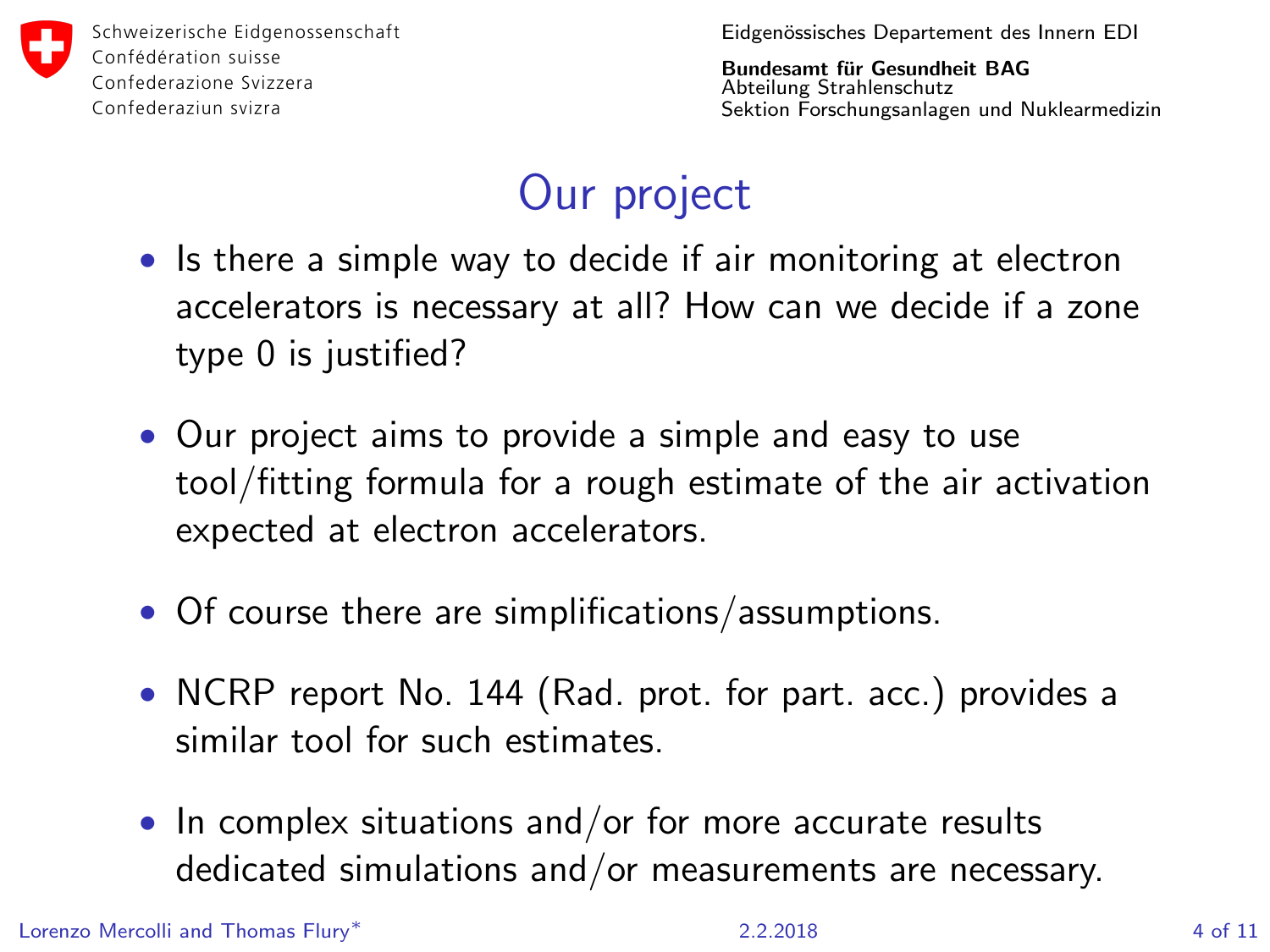

Eidgenössisches Departement des Innern EDI

Bundesamt für Gesundheit BAG Abteilung Strahlenschutz Sektion Forschungsanlagen und Nuklearmedizin

## FLUKA model

- We take the model of Hohmann et al. 2014. They computed the neutron and photon dose rate generated at the SwissFEL accelerator at PSI for a given setup.
- Thereby we model the beam losses, i.e. electrons, hitting the elements around the beam line.
- The model: a 50 cm long Cu cylinder with 2.5 cm radius (Hohmann et al. 2014 considered more diameters).
- Cu is conservative due to higher n yield compared to Al or Fe.
- Simulations with electrons from 20 MeV to 10 GeV (15 different energies). We scored the neutron spectrum and the activation products in the air around the Cu target.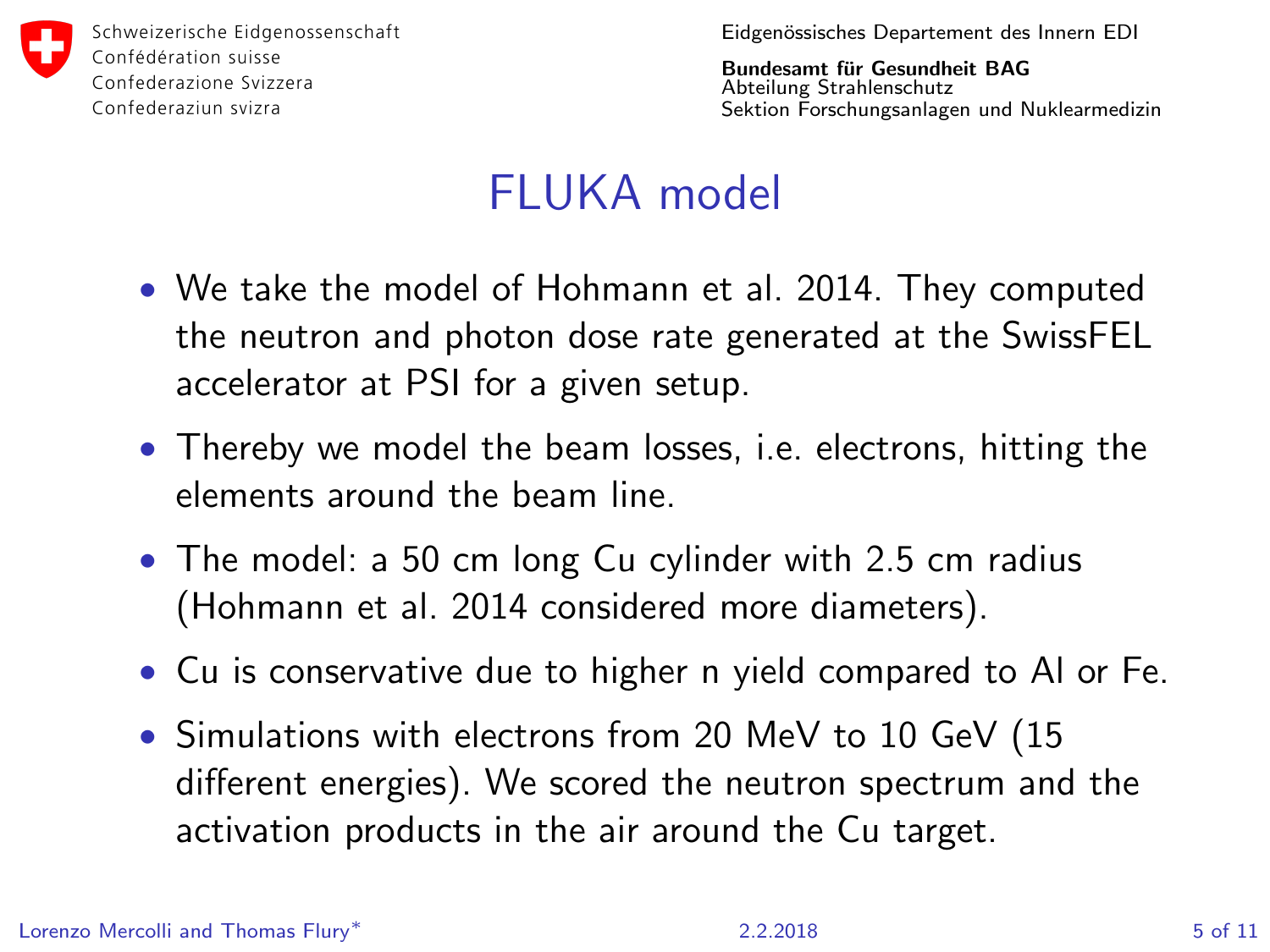

Eidgenössisches Departement des Innern EDI

Bundesamt für Gesundheit BAG Abteilung Strahlenschutz Sektion Forschungsanlagen und Nuklearmedizin

### Neutron spectrum

- E.g. CERN and PSI have their own libraries of neutron spectra for their activation calculations (usually not public).
- We provide a fitting formula for the neutron spectrum.
- We project the simulated neutron spectrum onto Legendre polynomials (complete set of functions).
- The maximal degree of the Legendre polynomial depends on the desired accuracy of the fit (between 8 and 20).
- The energy dependence of the coefficients can be modeled.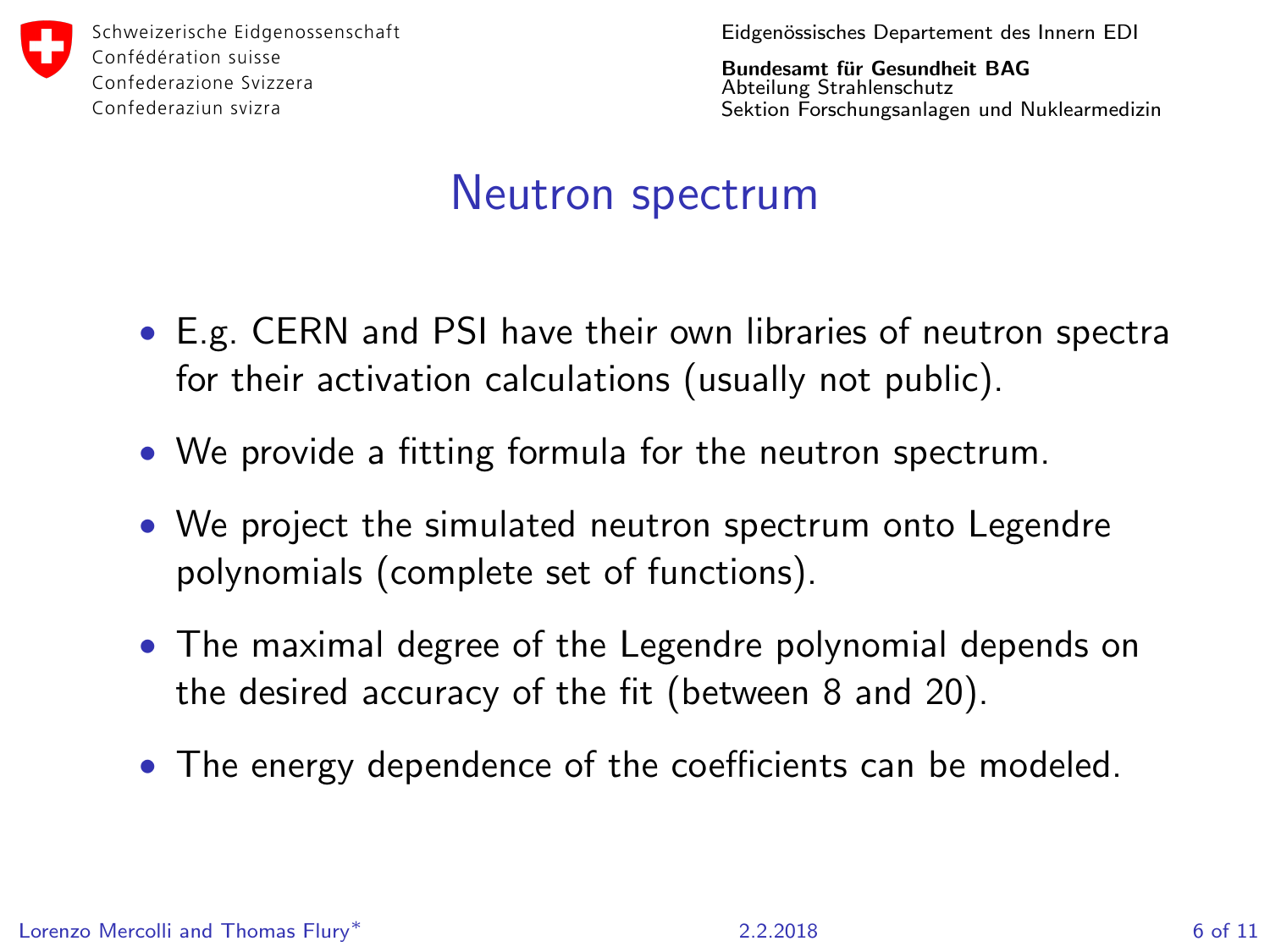Eidgenössisches Departement des Innern EDI

Bundesamt für Gesundheit BAG Abteilung Strahlenschutz Sektion Forschungsanlagen und Nuklearmedizin

#### Neutron spectrum



Lorenzo Mercolli and Thomas Flury<sup>∗</sup> 2.2.2018 7 of 11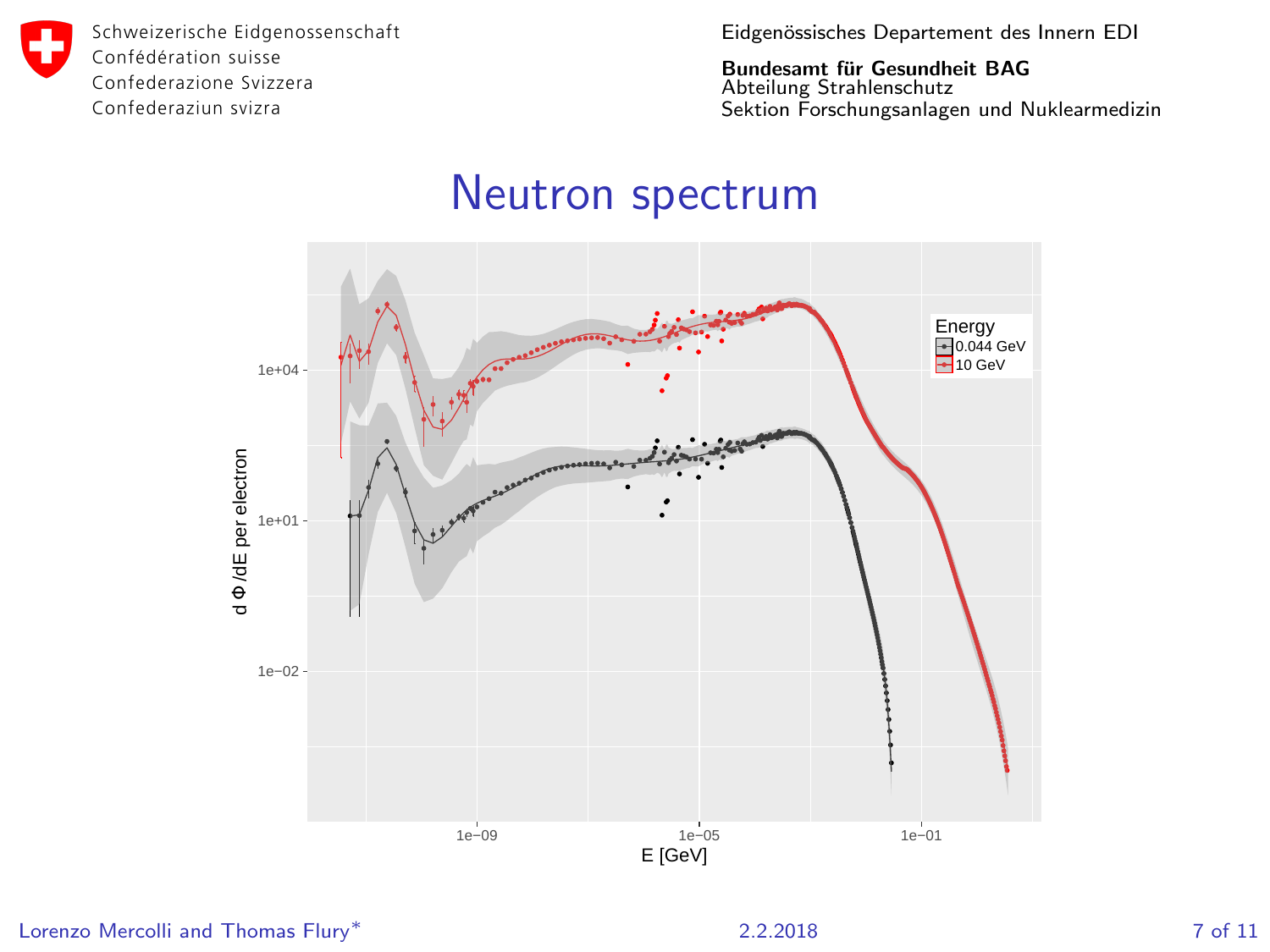

Eidgenössisches Departement des Innern EDI

Bundesamt für Gesundheit BAG Abteilung Strahlenschutz Sektion Forschungsanlagen und Nuklearmedizin

### Energy dependence of fitted Legendre coefficients

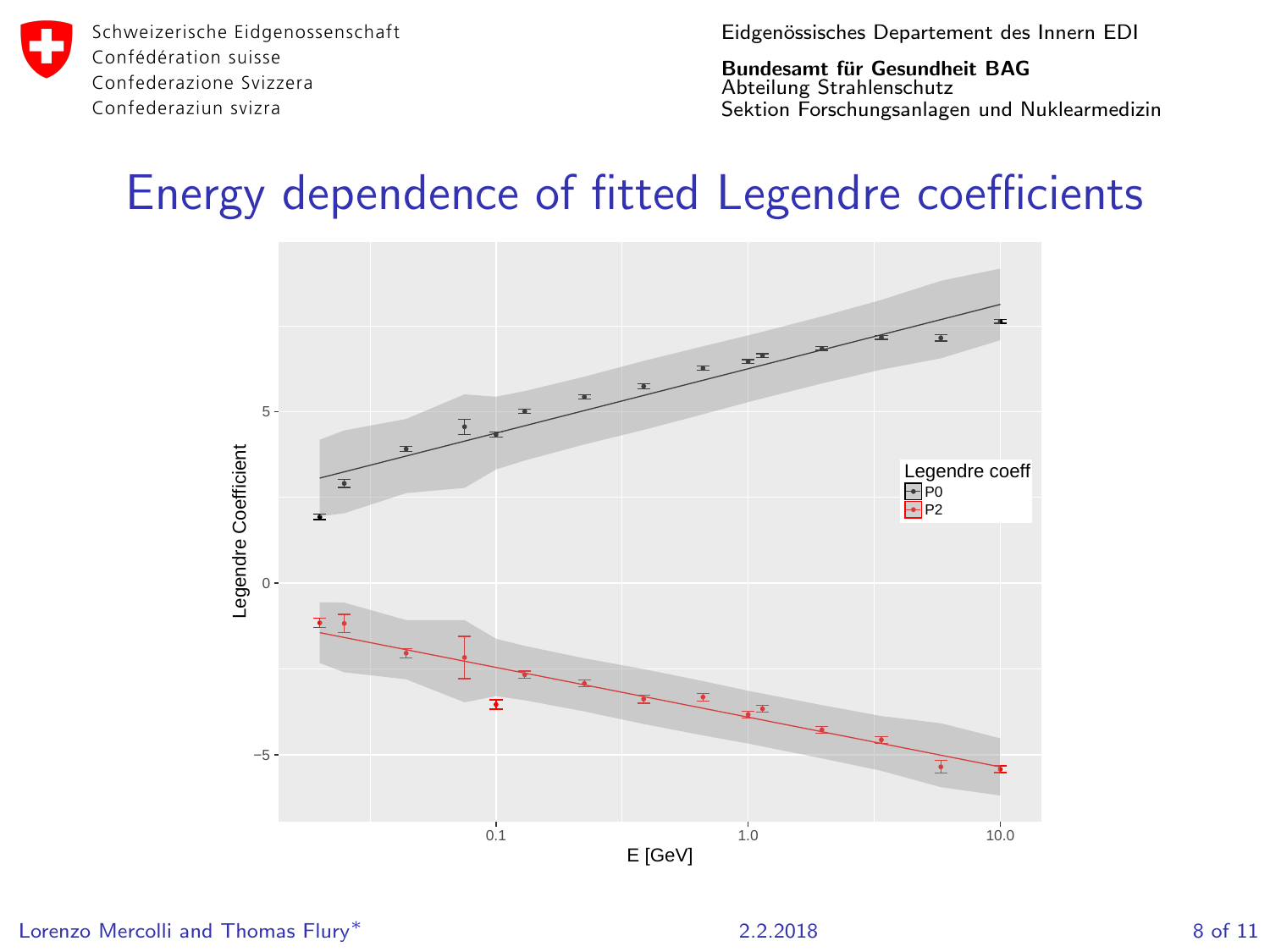

Eidgenössisches Departement des Innern EDI

Bundesamt für Gesundheit BAG Abteilung Strahlenschutz Sektion Forschungsanlagen und Nuklearmedizin

## Air activation

- For the most common activation products (H-3, C-11, CI-39, Ar-41, ...) we provide a fitting formula.
- Fitting formula: power law in log space  $log(A) = c_1(log(E) - c_2)^{c_3}$
- The user can easily estimate the air activation inside the accelerator bunker.
- Example from SwissFEL:

 $E = 5.8 \,\text{GeV}$  with  $200 \,\text{pC}$  per bunch at  $100 \,\text{Hz}$ 

 $\Rightarrow$  full beam loss for 1 s produces  $2.2 \cdot 10^{-9}$  CA/s of Ar-41.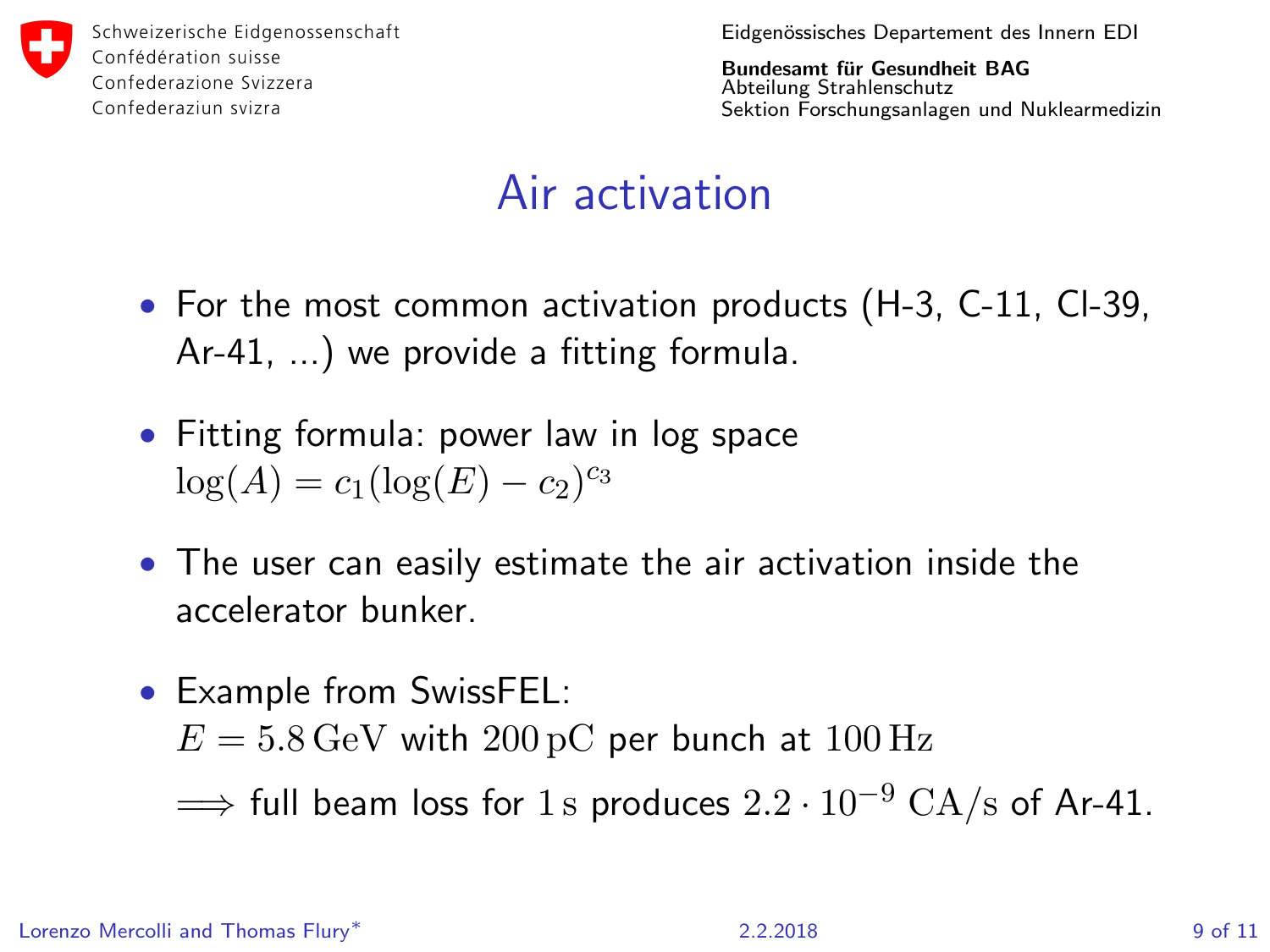Eidgenössisches Departement des Innern EDI

Bundesamt für Gesundheit BAG<br>Abteilung Strahlenschutz Sektion Forschungsanlagen und Nuklearmedizin

### Air activation



Lorenzo Mercolli and Thomas Flury<sup>∗</sup> 10 of 11 and 10 of 11 and 10 of 11 and 10 of 11 and 10 of 11 and 10 of 11 and 10 of 11 and 10 of 11 and 10 of 11 and 10 of 11 and 10 of 11 and 10 and 10 and 10 and 10 and 10 and 10 and